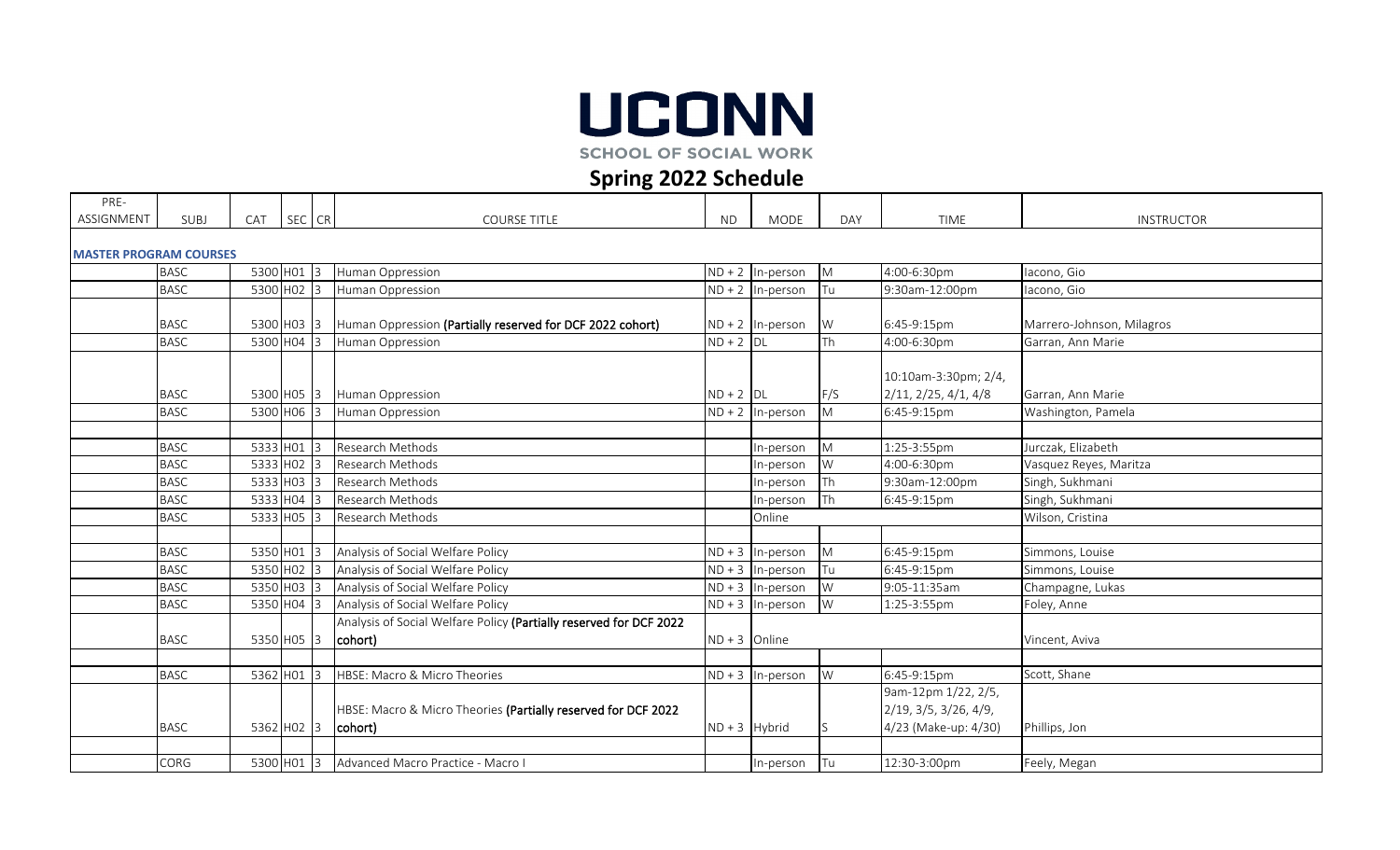| CORG                       | 5300 HO2 3   |         | Advanced Macro Practice - Macro I                                                                                                  | In-person | <b>Tu</b>   |             | 6:45-9:15pm                                     | Levey-Burden, Kia      |
|----------------------------|--------------|---------|------------------------------------------------------------------------------------------------------------------------------------|-----------|-------------|-------------|-------------------------------------------------|------------------------|
|                            |              |         |                                                                                                                                    |           |             |             |                                                 |                        |
| CORG                       | $5301$ HO1 3 |         | Essential Theory & Intervention in CO                                                                                              | n-person  |             | <b>I</b> Tu | 4:00-6:30pm                                     | Cifuentes Jr., Alberto |
|                            |              |         |                                                                                                                                    |           |             |             |                                                 |                        |
| <b>IGFP</b>                | $5301$ H01 3 |         | Practice with Individuals, Groups, and Families                                                                                    | In-person | M           |             | 4:00-6:30pm                                     | Campbell, Kim          |
| <b>IGFP</b>                | 5301 H02 3   |         | Practice with Individuals, Groups, and Families                                                                                    | DL        | M           |             | 6:45-9:15pm                                     | Caban-Owen, Catalina   |
|                            |              |         | Practice with Individuals, Groups, and Families (Partially reserved                                                                |           |             |             |                                                 |                        |
| IGFP                       | 5301 H03 3   |         | for DCF 2021 cohort)                                                                                                               | DL        |             | lTu.        | 6:45-9:15pm                                     | Drachman, Diane        |
| <b>IGFP</b>                | 5301         | $H04$ 3 | Practice with Individuals, Groups, and Families                                                                                    | In-person | W           |             | 1:25-3:55pm                                     | Watson, Latoya         |
| <b>IGFP</b>                | 5301 H05 3   |         | Practice with Individuals, Groups, and Families                                                                                    | DΙ        | <b>Th</b>   |             | 12:30-3:00pm                                    | Gitterman, Alex        |
| $\overline{\mathsf{IGFP}}$ | 5301 H06 3   |         | Practice with Individuals, Groups, and Families                                                                                    | In-person | Th          |             | 6:45-9:15pm                                     | Lester-Harriat, Regina |
| <b>IGFP</b>                |              |         | 5301 H07 3 Practice with Individuals, Groups, and Families                                                                         |           |             |             | Online - with 3-4, 1 hour check in sessions TBD | Kurz, Brenda           |
|                            |              |         |                                                                                                                                    |           |             |             | 9:00am-3:00pm; 1/29,                            |                        |
|                            |              |         |                                                                                                                                    |           |             |             | 2/12, 2/26, 3/12, 3/26,                         |                        |
|                            |              |         | Advanced Practice with Individuals, Groups & Families: Across                                                                      |           |             |             | 4/2, 4/16 (make up:                             |                        |
| <b>GFP</b>                 | 5303 H01 3   |         | Settings and Populations                                                                                                           | In-person | 1S          |             | 4/30                                            | Cotto, Jose            |
|                            |              |         | Advanced Practice with Individuals, Groups & Families: Across                                                                      |           |             |             |                                                 |                        |
| <b>IGFP</b>                | 5303 HO2 3   |         | Settings and Populations                                                                                                           | DL        | M           |             | 6:45-9:15pm                                     | Drachman, Diane        |
|                            |              |         | Advanced Practice with Individuals, Groups & Families: Across                                                                      |           |             |             |                                                 |                        |
| <b>IGFP</b>                | 5303 H03 3   |         | Settings and Populations                                                                                                           | DL        |             | Tu          | 12:30-3:00pm                                    | Carolan, Kelsi         |
| <b>IGFP</b>                | 5303 H04 3   |         | Advanced Practice with Individuals, Groups & Families: Across<br>Settings and Populations (Partially reserved for DCF 2020 cohort) | In-person | <b>Tu</b>   |             | 6:45-9:15pm                                     | Lester-Harriat, Regina |
|                            |              |         | Advanced Practice with Individuals, Groups & Families: Across                                                                      |           |             |             |                                                 |                        |
| <b>GFP</b>                 | 5303 H05 3   |         | Settings and Populations                                                                                                           | In-person | W           |             | 1:25-3:55pm                                     | Smith, Ellen           |
|                            |              |         | Advanced Practice with Individuals, Groups & Families: Across                                                                      |           |             |             |                                                 |                        |
| <b>IGFP</b>                | 5303 H06 3   |         | Settings and Populations                                                                                                           | DL        |             | <b>I</b> Th | 12:30-3:00pm                                    | Carolan, Kelsi         |
|                            |              |         | Advanced Practice with Individuals, Groups & Families: Across                                                                      |           |             |             |                                                 |                        |
| <b>GFP</b>                 | 5303 H07 3   |         | Settings and Populations                                                                                                           | In-person | <b>I</b> Th |             | 12:30-3:00pm                                    | Smith, Ellen           |
|                            |              |         | Advanced Practice with Individuals, Groups & Families: Across                                                                      |           |             |             |                                                 |                        |
| <b>IGFP</b>                | 5303 H08 3   |         | Settings and Populations                                                                                                           | In-person |             | lTh.        | 6:45-9:15pm                                     | Castro, Rebecca        |
|                            |              |         |                                                                                                                                    |           |             |             |                                                 |                        |
| <b>GFP</b>                 |              |         | 5342 H01 3 Clinical Conditions with Groups                                                                                         | DL        |             | Tu          | 4:00-6:30pm                                     | Papallo, Peter         |
| <b>IGFP</b>                |              |         | 5343 H01 3 Clinical Conditions with Families                                                                                       | In-person | Th          |             | 4:00-6:30pm                                     | Campbell, Kimberly     |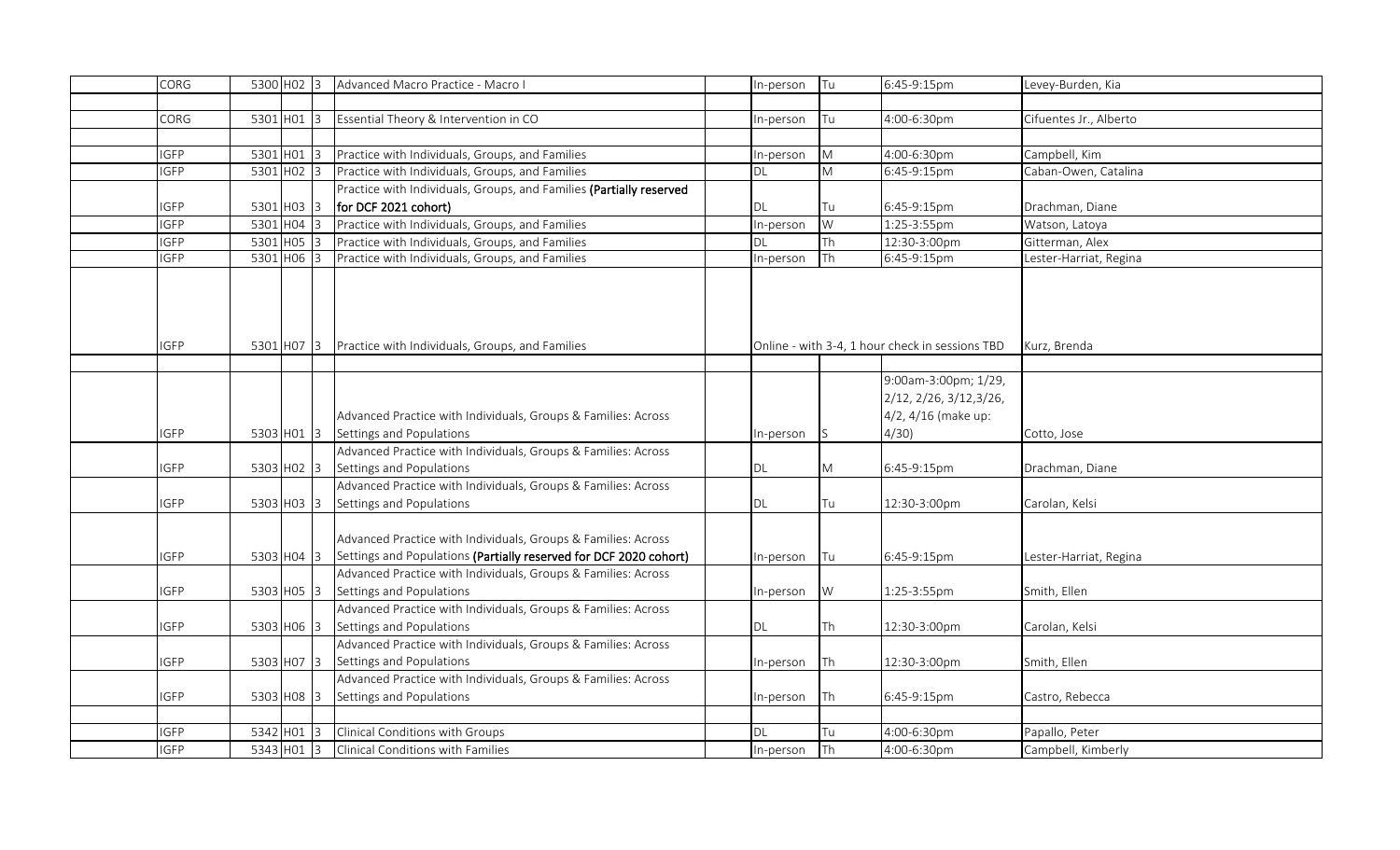| <b>IGFP</b> | 5345 H01 3     |  | Clinical Conditions: Children & Adolecents                                                          |          | In-person            | M           | 4:00-6:30pm             | Pearlman, Ruth         |
|-------------|----------------|--|-----------------------------------------------------------------------------------------------------|----------|----------------------|-------------|-------------------------|------------------------|
|             |                |  | Clinical Conditions: Children & Adolecents (Partially reserved for                                  |          |                      |             |                         |                        |
| <b>IGFP</b> | 5345 HO2 3     |  | DCF 2021 cohort)                                                                                    |          | Online               |             |                         | Phillips, Jon          |
| <b>IGFP</b> | 5346 H01 3     |  | Clinical Conditions: Adults & Older Adults                                                          |          | Online               |             |                         | Berthold, Megan        |
|             |                |  |                                                                                                     |          |                      |             |                         |                        |
| POPR        | 5300 H01 3     |  | Advanced Macro Practice - Macro 1                                                                   |          | In-person            | <b>I</b> Tu | 12:30-3:00pm            | Feely, Megan           |
| POPR        | 5300 H02 3     |  | Advanced Macro Practice - Macro 1                                                                   |          | In-person            | <b>Tu</b>   | 6:45-9:15pm             | Levey-Burden, Kia      |
|             |                |  |                                                                                                     |          |                      |             |                         |                        |
| <b>POPR</b> | 5301 H01 3     |  | Policy Practice: Process & Fin.                                                                     |          | In-person            | Tu          | 4:00-6:30pm             | Thomas, Rebecca        |
| POPR        | 5302 H01 3     |  | Policy Practice: Careers, Contexts & QA                                                             |          | n-person             | W           | 4:00-6:30pm             | Medina, Cathy          |
| POPR        | 5312 H01 3     |  | Political Advocacy                                                                                  |          | In-person            | Tu          | 12:30-3:00pm            | Rhodes-Smith, Tanya    |
| <b>POPR</b> | 5312 HO2 3     |  | Political Advocacy                                                                                  |          | In-person            | W           | 6:45-9:15pm             | Dubuque-Gallo, Cindy   |
|             |                |  |                                                                                                     |          |                      |             |                         |                        |
| <b>RSCH</b> | 5341 H01 3     |  | Advanced Research: Program Evaluation                                                               |          | In-person            | M           | 9:05-11:35am            | Courts, Dominique      |
| <b>RSCH</b> | 5341 H02 3     |  | Advanced Research: Program Evaluation                                                               |          | In-person            | Th          | 4:00-6:30pm             | Borrup, Kevin          |
| <b>RSCH</b> | 5342 H01 3     |  | Advanced Research: Collecting & Analyzing Data in SW Programs                                       |          | In-person            | M           | 6:45-9:15pm             | Okpych, Nathanael      |
| <b>RSCH</b> | 5342 HO2 3     |  | Qualitative Methods                                                                                 |          | In-person            | <b>Tu</b>   | 4:00-6:30pm             | Corbin, Joanne         |
|             |                |  |                                                                                                     |          |                      |             |                         |                        |
|             |                |  |                                                                                                     |          |                      |             |                         |                        |
| Electives   |                |  |                                                                                                     |          |                      |             |                         |                        |
|             |                |  |                                                                                                     |          |                      |             | 1pm-4pm: 1/22, 2/5,     |                        |
|             |                |  | Evidence Based Practice/ Family Intervention: Current Trends                                        |          |                      |             | 2/19, 3/5, 3/26, 4/9,   |                        |
| <b>DSEL</b> | 5310 HO1 3     |  | (Partially reserved for DCF 2022 cohort)                                                            |          | $ND + 2$ Hybrid      | IS.         | 4/23 (Make-up: 4/30)    | Holland, John          |
| <b>DSEL</b> | 5320 H01 3     |  | Direct Practice in School                                                                           | $ND + 2$ | In-person            | <b>ITh</b>  | 6:45-9:15pm             | Tyson, Tynisha         |
|             |                |  |                                                                                                     |          |                      |             | 9:00am-3:00pm; 1/28,    |                        |
|             |                |  |                                                                                                     |          |                      |             | 2/11, 2/25, 3/11, 4/1,  |                        |
| <b>DSEL</b> |                |  | 5320 H02 3 Direct Practice in School                                                                |          | $ND + 2$ In-person   | F/S         | 4/15, 4/22              | Lester-Harriat, Regina |
| HBEL        | 5300 H01 3     |  | Substance Abuse I                                                                                   | $ND + 2$ | In-person            | M           | 6:45-9:15pm             | Coleman, Sheila        |
|             |                |  |                                                                                                     |          |                      |             | 9:00am-5:00pm; 1/21,    |                        |
|             |                |  |                                                                                                     |          |                      |             | 2/4, 2/25, 3/25, 4/8    |                        |
| <b>HBEL</b> | $5301$ $H01$ 3 |  | Substance Abuse II                                                                                  |          | <del>In person</del> |             | (Make up: 4/22)         | <b>TBD</b>             |
|             |                |  |                                                                                                     |          |                      |             | 9:00am-5:00pm; 2/11,    |                        |
|             |                |  |                                                                                                     |          |                      |             | 3/4, 4/1, 4/22 (Make-up |                        |
| HBEL        |                |  | 5357 H01 3 Social Genontology<br>5381 H01 3 Child Maltreatment: History, Theory, Prevention and Int |          | $ND + 2$   In-person |             | 4/29                    | Parekh, Rupal          |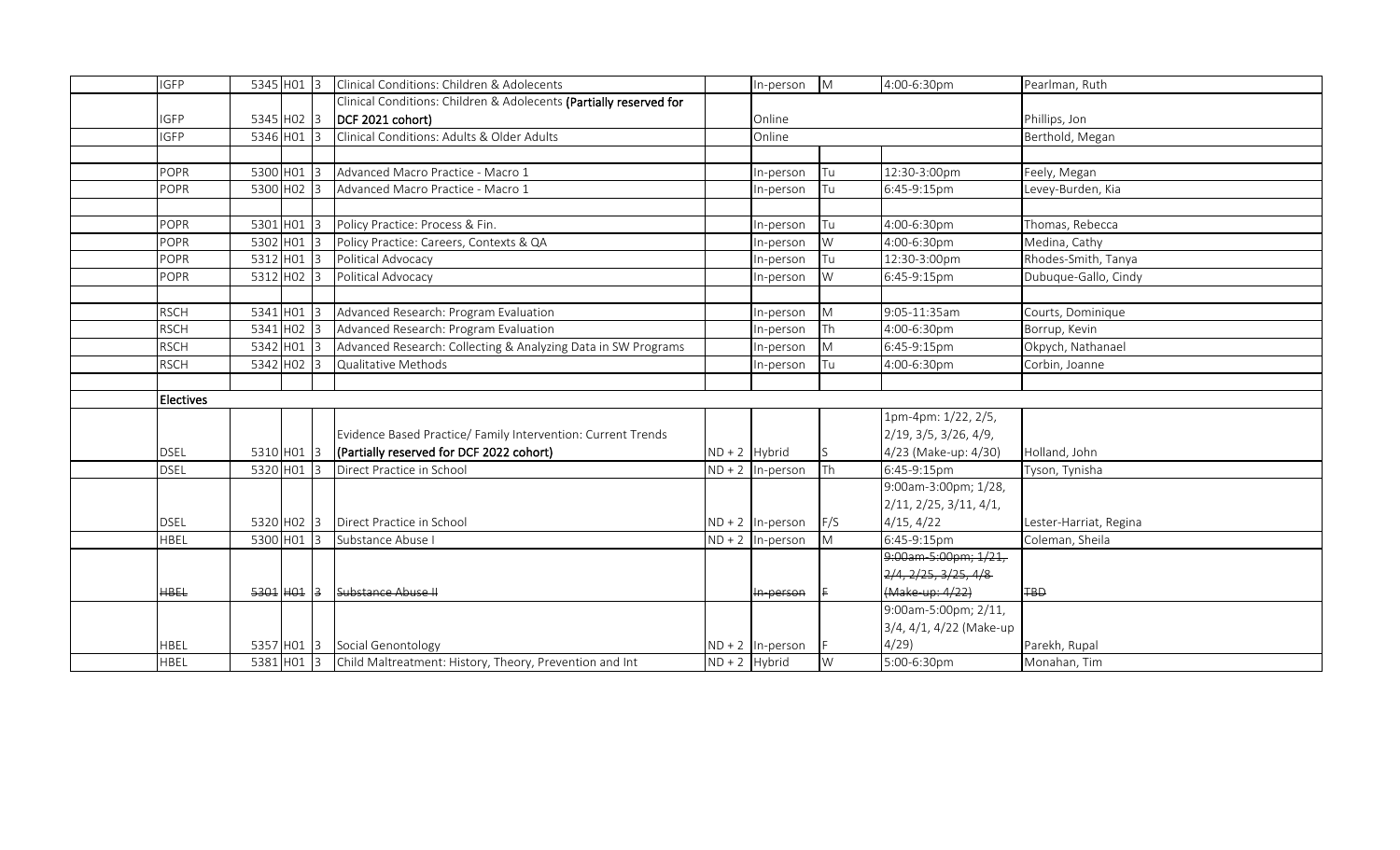|                                 |             |              |         |                |                                                                                                                             |               |                    |            | 6 8pm: 2/7, 2/21 & 3/28; 4/12    |                         |
|---------------------------------|-------------|--------------|---------|----------------|-----------------------------------------------------------------------------------------------------------------------------|---------------|--------------------|------------|----------------------------------|-------------------------|
|                                 |             |              |         |                |                                                                                                                             |               |                    | (Time TBD) |                                  |                         |
|                                 |             |              |         |                |                                                                                                                             |               |                    |            | Travel to NYC: 2/26 3/1          |                         |
|                                 |             |              |         |                |                                                                                                                             |               |                    |            | Campaign School: 3/4 3/5         |                         |
|                                 |             |              |         |                |                                                                                                                             |               |                    |            | Hartford Program: 3/6-3/7 (Time- |                         |
|                                 |             |              |         |                | German Travel Study: Implication of the Holocaust for Social Work                                                           |               |                    | TBD)       |                                  |                         |
|                                 | <b>HBEL</b> | $5386$ HO1 3 |         |                | Practitioners                                                                                                               |               | In-person          |            | Travel to Germany: March 11-20   | Werkmeister Rozas, Lisa |
|                                 | HBEL        | 5393 H01 3   |         |                | Emerging Issues in Mental Health and Substance Abuse                                                                        | $ND + 2$      | In-person          | W          | 6:45-9:15pm                      | Fisher, Richard         |
|                                 | SPTP        | 5318 H01     |         | $\overline{3}$ | Grief & Loss                                                                                                                | $ND + 2$      | In-person          | M          | 1:25-3:55pm                      | Pearlman, Ruth          |
|                                 |             |              |         |                |                                                                                                                             |               |                    |            | 4:00-6:30pm; 1/19, 2/9,          |                         |
|                                 | <b>SPTP</b> | 5318 H02     |         |                | Behav & Integ Hithcare Lifespa (Reserved for ICAL/MAT)                                                                      |               | In-person          | W          | 3/2, 3/23, 4/13                  | Ward-Zimmerman, Barbara |
|                                 |             |              |         |                |                                                                                                                             |               |                    |            | 9:05am-12:30pm (2nd              |                         |
|                                 |             |              |         |                |                                                                                                                             |               |                    |            | year cohort)                     |                         |
|                                 |             |              |         |                |                                                                                                                             |               |                    |            | 1/22, 2/5, 2/19, 2/26,           |                         |
|                                 |             |              |         |                |                                                                                                                             |               |                    |            | 3/26, 4/9, 4/23 (Make-           |                         |
|                                 |             |              |         |                | Child and Adol Trauma and MH (Partially reserved for DCF 2021                                                               |               |                    |            | up: 4/30)                        |                         |
|                                 | SWEL        | 5318 H01 3   |         |                | cohort)                                                                                                                     | $ND + 2$ DL   |                    |            |                                  | Berthold, Megan         |
|                                 |             |              |         |                |                                                                                                                             |               |                    |            |                                  |                         |
|                                 |             |              |         |                |                                                                                                                             |               |                    |            | 10:00am-4:30pm; 1/29,            |                         |
|                                 |             |              |         |                |                                                                                                                             |               |                    |            |                                  |                         |
|                                 | SWEL        | 5348 H01 3   |         |                | International Social Work: Global Social Issues                                                                             |               | $ND + 2$ In-person |            | 2/12, 2/26, 3/12, 4/2            | Thomas, Rebecca         |
|                                 |             |              |         |                |                                                                                                                             |               |                    |            |                                  |                         |
|                                 |             |              |         |                |                                                                                                                             |               |                    |            | 9:05am-3:00pm; 1/28,             |                         |
|                                 |             |              |         |                |                                                                                                                             |               |                    |            | 2/18   Campaign School:          |                         |
|                                 |             |              |         |                |                                                                                                                             |               |                    |            | 3/4 (9am-4pm), 3/5               |                         |
|                                 |             |              |         |                |                                                                                                                             |               |                    |            | (9am-3pm)   9:00am-              |                         |
|                                 | SWEL        | 5380 H01 3   |         |                | Political Social Work Practice (Including Campaign School)                                                                  |               | $ND + 2$ In-person | F/S        | 12:00pm; 3/11                    | Clarke, Ayesha          |
|                                 |             |              |         |                |                                                                                                                             |               |                    |            |                                  |                         |
|                                 |             |              |         |                |                                                                                                                             |               | Hybrid/Ble         |            | 9:00am-2:00pm; 1/22,             |                         |
|                                 | SWEL        | 5385 H01 3   |         |                | Human Rights and Social Work                                                                                                | $ND + 2$ nded |                    | F/S        | 2/19, 3/26, 4/23                 | Felten, Grace           |
|                                 |             |              |         |                |                                                                                                                             |               |                    |            |                                  |                         |
|                                 |             |              |         |                |                                                                                                                             |               |                    |            |                                  |                         |
| Key:                            |             |              |         |                |                                                                                                                             |               |                    |            |                                  |                         |
|                                 |             |              |         |                | This class requires a pre-assignment - please check HuskyCT for this information or an email will be sent by the instructor |               |                    |            |                                  |                         |
| <b>ND</b>                       |             |              |         |                | This class has reserved seating for Non-Degree students                                                                     |               |                    |            |                                  |                         |
|                                 |             |              |         |                | Permission number from instructor required to register for this course                                                      |               |                    |            |                                  |                         |
|                                 |             |              |         |                |                                                                                                                             |               |                    |            |                                  |                         |
| <b>DOCTORAL PROGRAM COURSES</b> |             |              |         |                |                                                                                                                             |               |                    |            |                                  |                         |
|                                 | SSW         | 6413         | H01     |                | Research IV: Multivariate Statistics II                                                                                     |               | In-person          | Th         | 11:15am-1:45pm                   | Okpych, Nate            |
|                                 | SSW         | 6415         | H01     | 13             | Topics in Advanced Social Work Research                                                                                     |               | In-person          | Th         | 8:30-11:00am                     | Fendrich, Michael       |
|                                 | SSW         | 6445         | $H01$ 3 |                | Social and Behavioral Science                                                                                               |               | In-person          | Th         | 3:30-6:00pm                      | Fisher, Bob             |